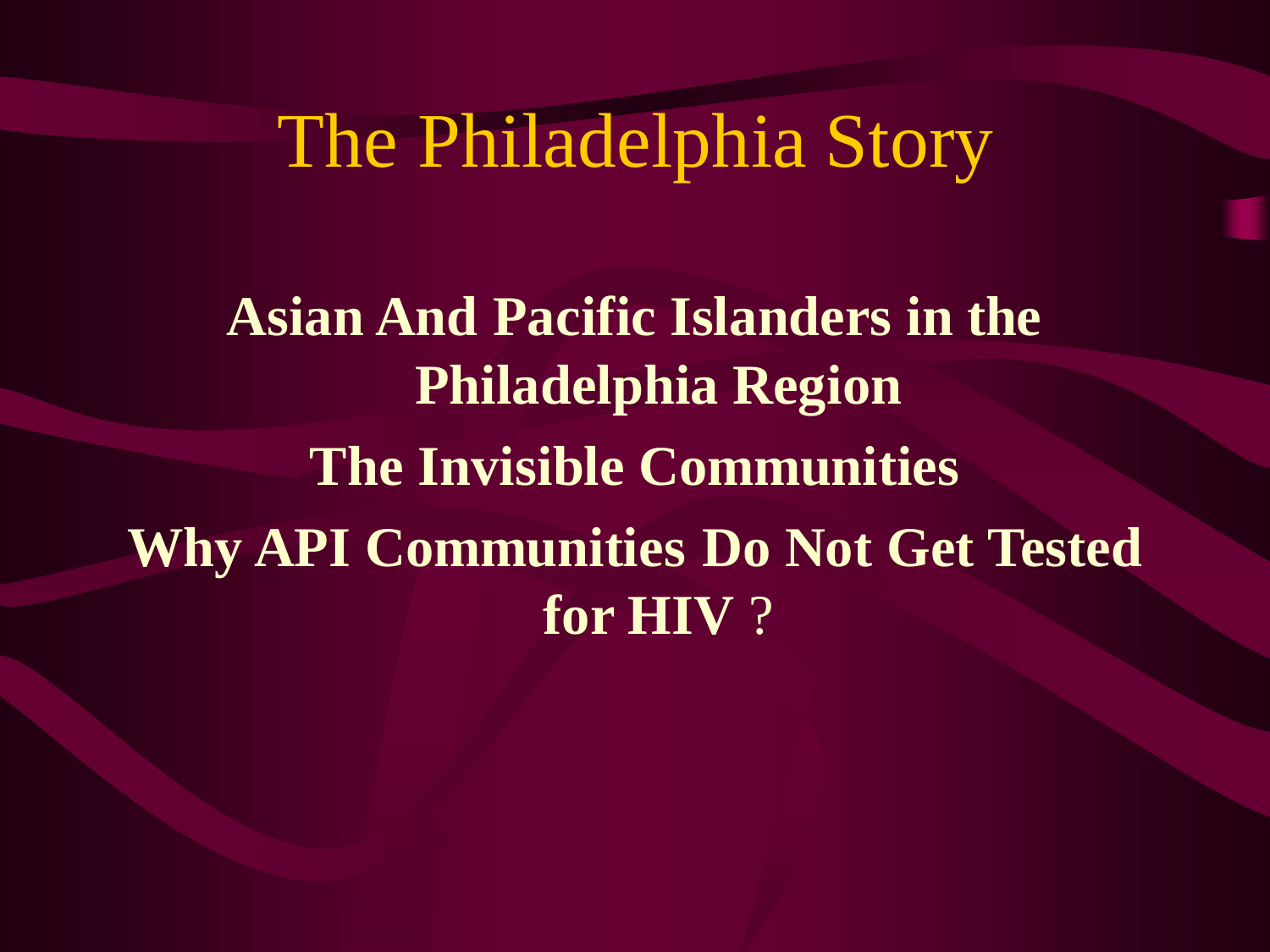• Around the world, the Asian and Pacific Islander (API) population is number two in number of AIDS cases.

• Why is the API population living in the United States virtually unrepresented in HIV/AIDS data?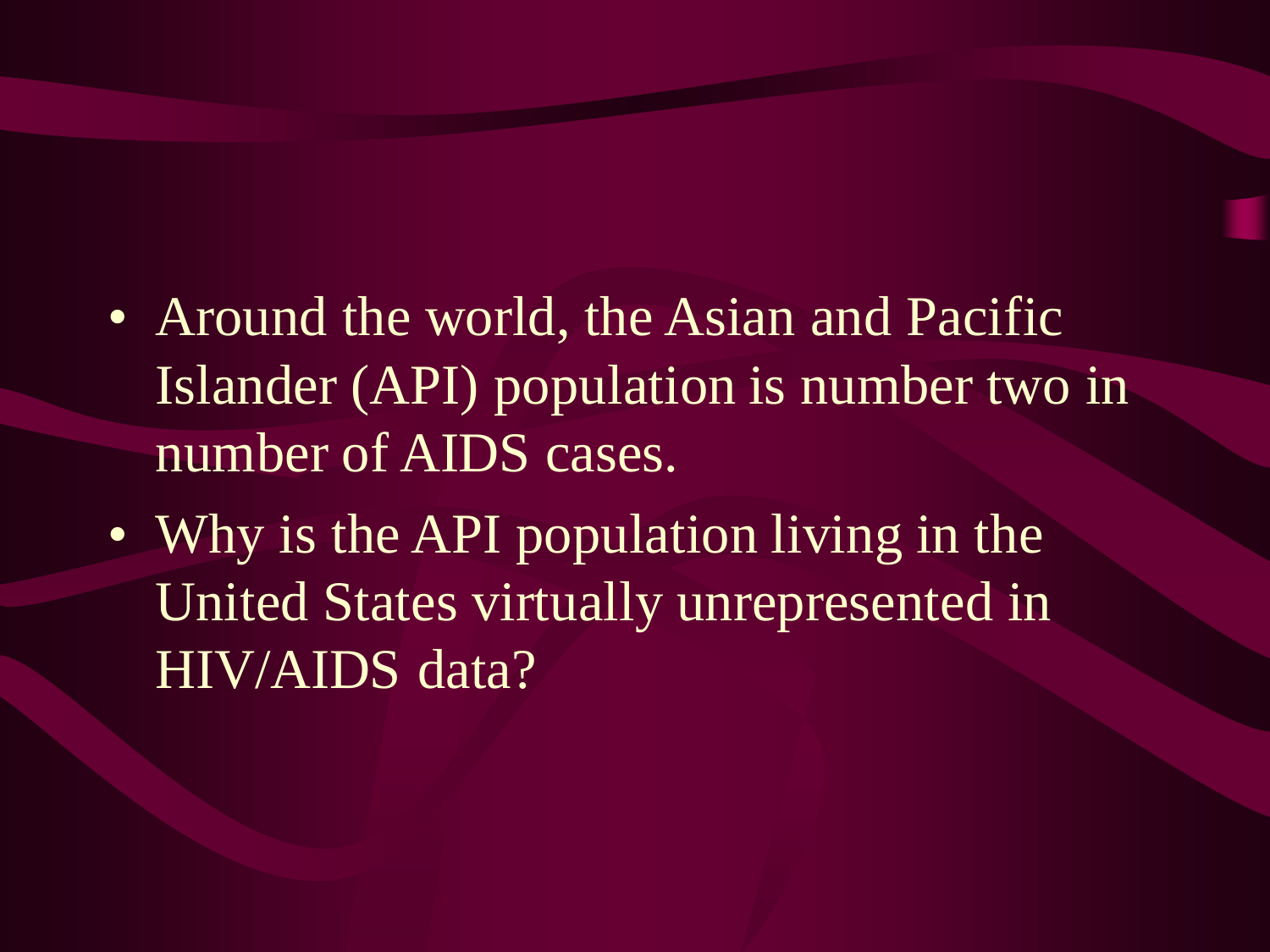# The PROBLEM

- The total number of AIDS cases in Philadelphia during this time period is 15,600
- In the City of Philadelphia the total number of reported AIDS cases since 1990 include only 49 cases in all the Asian communities. Total Asian population in the Philadelphia Eligible Metropolitan Area (EMA) is over 150,000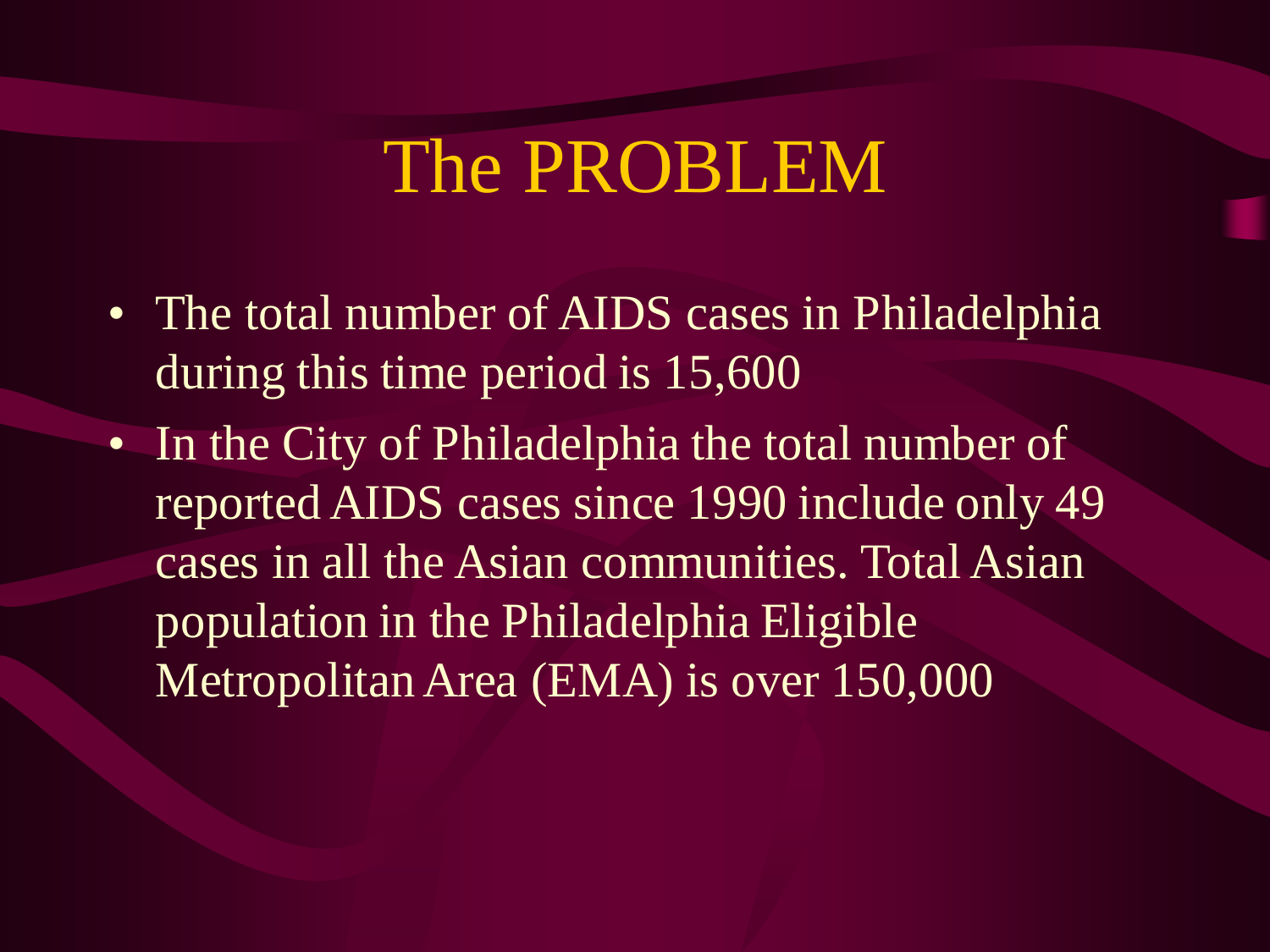## Premise

• This brings us to the basic question of whether or not there is a gap between the number of reported and actual AIDS cases in the Asian communities in Philadelphia and why?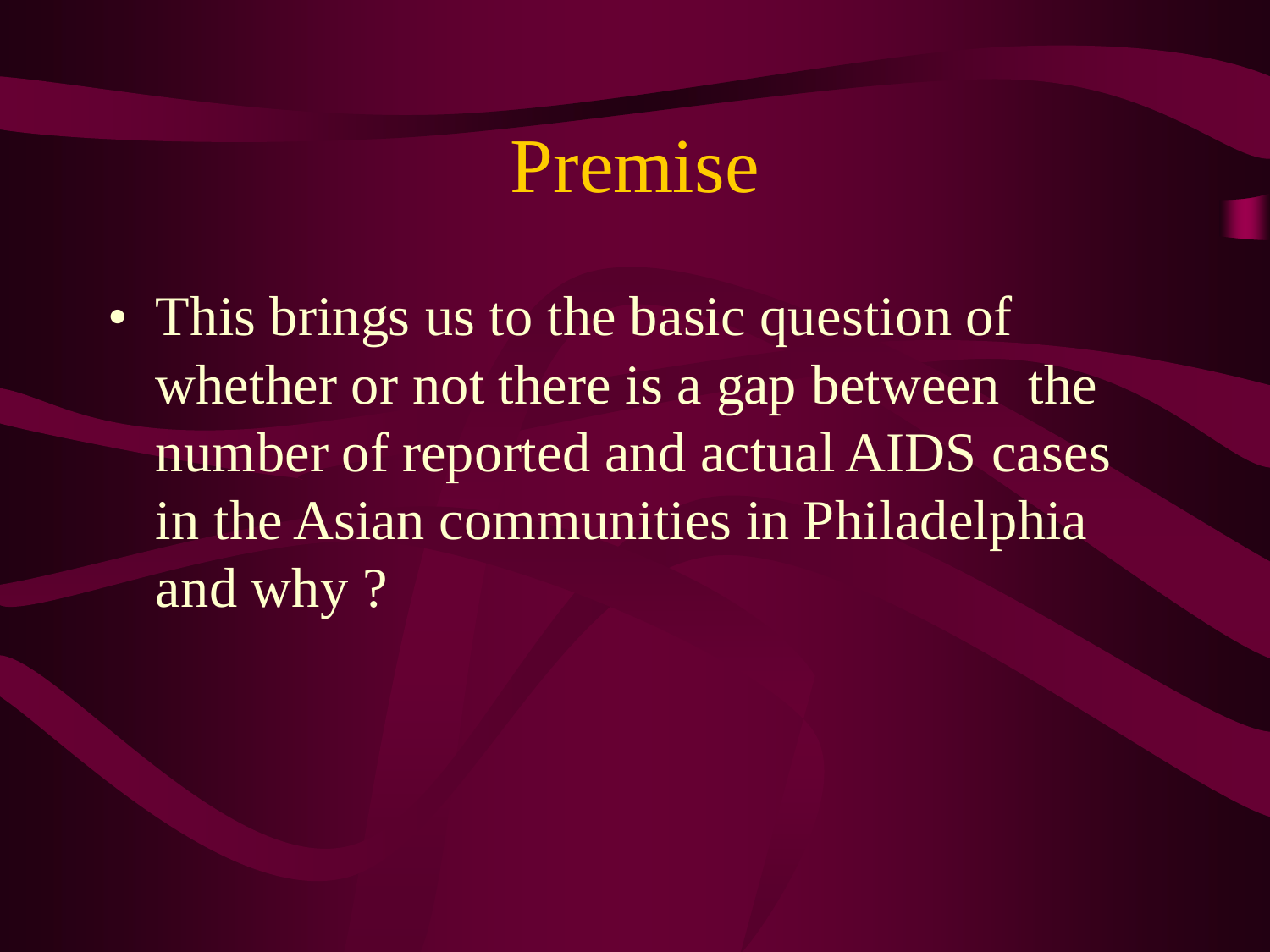# Background

• Studies indicate that API men who have sex with men (MSM) are practicing unsafe sex at an alarmingly high rate. In a sample of 240 gay API men taken during 1992 to 1993,[1] approximately 27% reported unprotected anal intercourse within the previous 3 months.  $\mathbb{R}^2$ In 1997, the Community Planning Group (CPG) of Philadelphia identified barriers to prevention in the API MSM community, finding that "institutionalized homophobia that exists within API communities and the institutionalized racism that exists in the gay/lesbian communities impede access to services." Additionally, the same prevention plan found barriers for API women to include the unacceptability of condoms to API men, the relative acceptability for API men to have more than one partner without the knowledge of his primary partner, and alcohol and domestic violence, among other barriers.

Note: The fact that the data presented is 10 years old just adds to the importance of promoting more studies like this in the Asian and Pacific Islander Communities in the United States.

[2](Choi,K.H., Coates, T.J., &lew,S(1995). High HIV risk among gay and Asian and Pacific Islander men in San Francisco. AIDS Vol.9 (3) 306-308)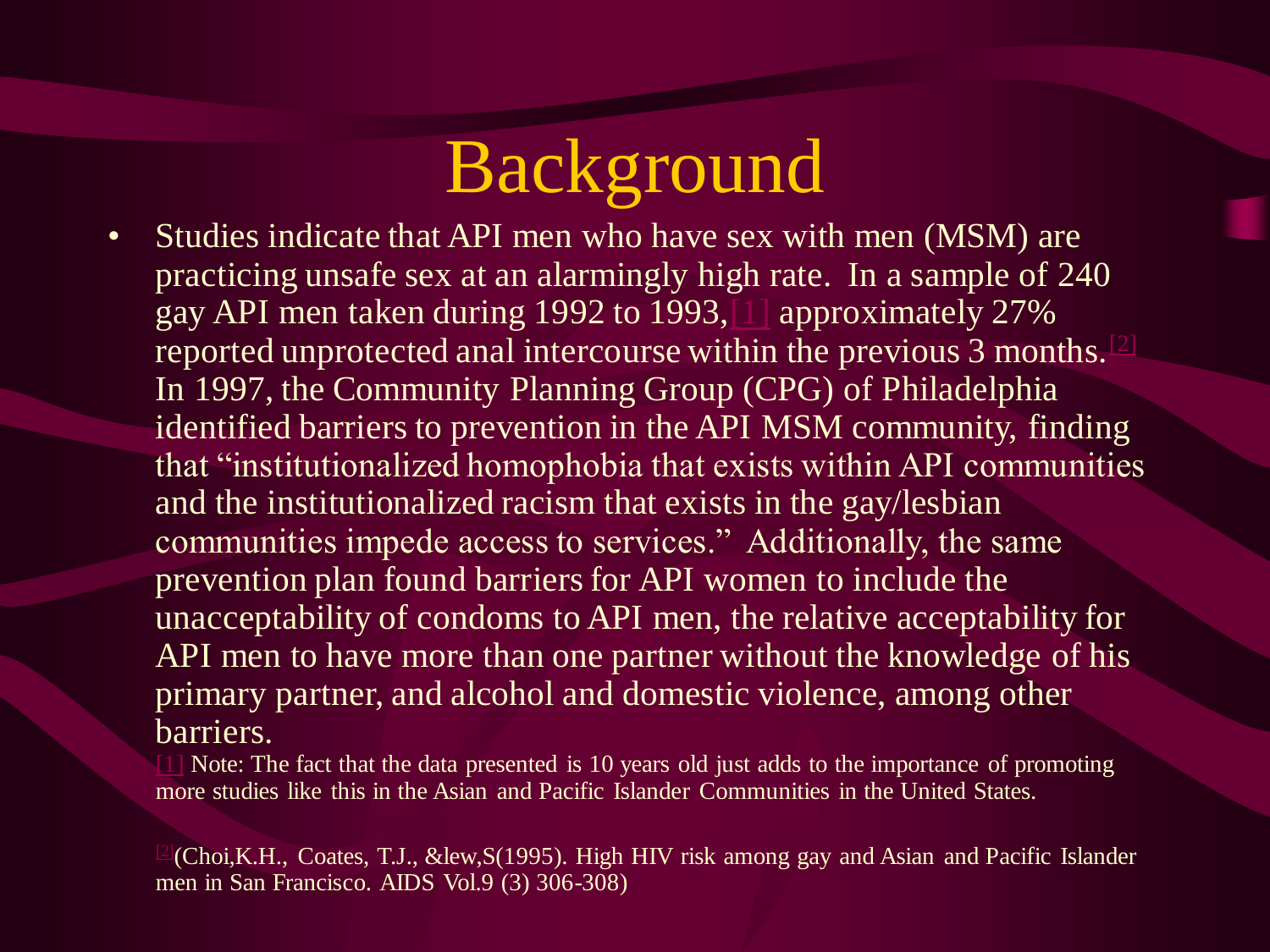# The Challenge

• This study aims to explore barriers in determining why the API community, a community that *does* engage in risky behaviors, is not getting tested for HIV.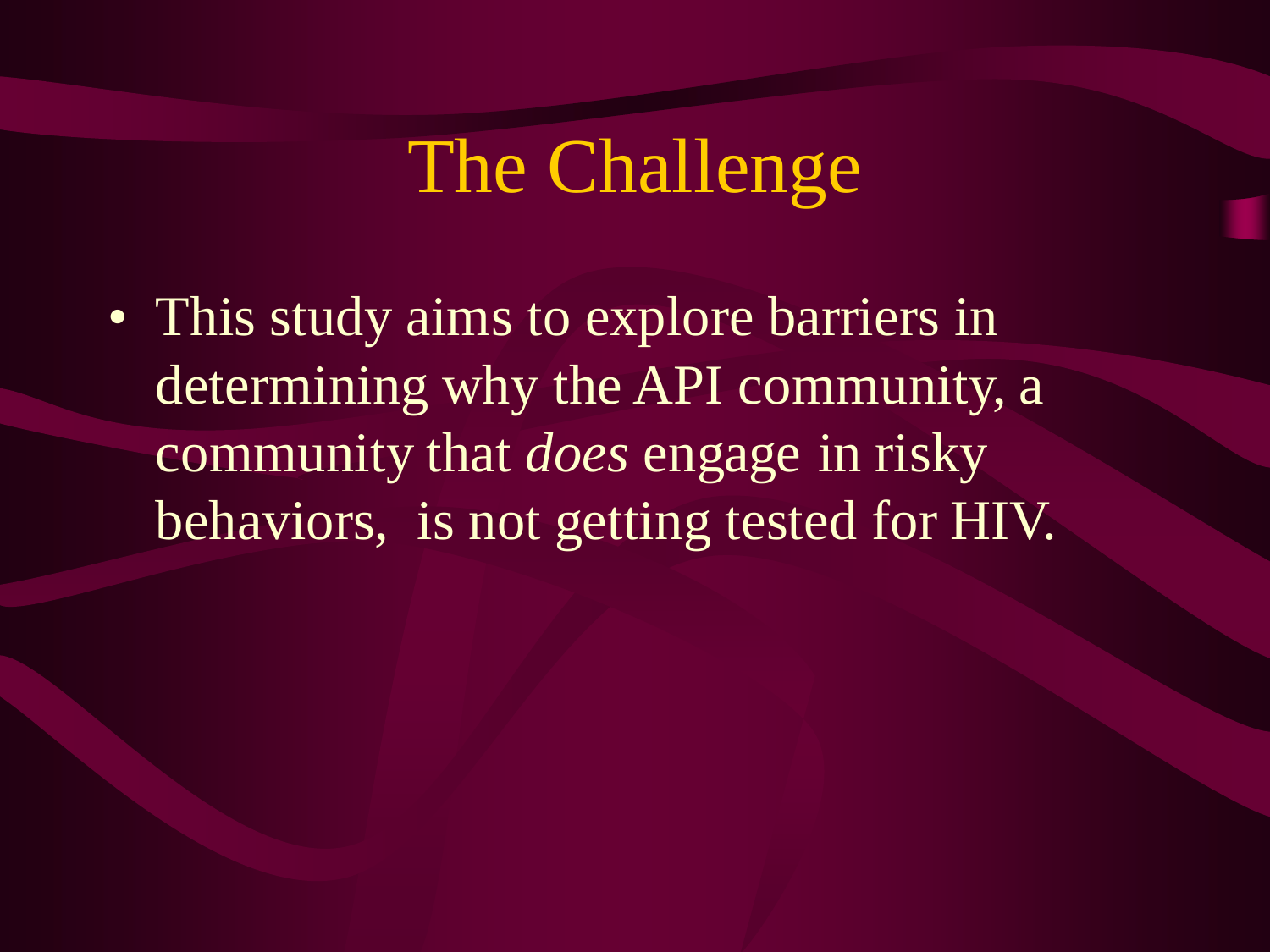# Methodology

- Using census data reports of the API population in the Philadelphia EMA, the five most populous API sub-groups were selected for inclusion in the research. These groups include Vietnamese , Cambodian, Chinese, Korean, and Asian Indian communities.
- This study was conducted to answer two primary questions; knowledge level of associated risks of HIV transmission in the API populations and API perceived barriers to obtaining HIV testing. No previous study reports or results were found of this nature and scope. The methodology used was a targeted sampling model using five duplicate random sampling models of facilitated phone surveying with the five largest API populations in a five county city/metro region of Philadelphia, Pennsylvania. These random samples were compared with the five area wide focus groups conducted.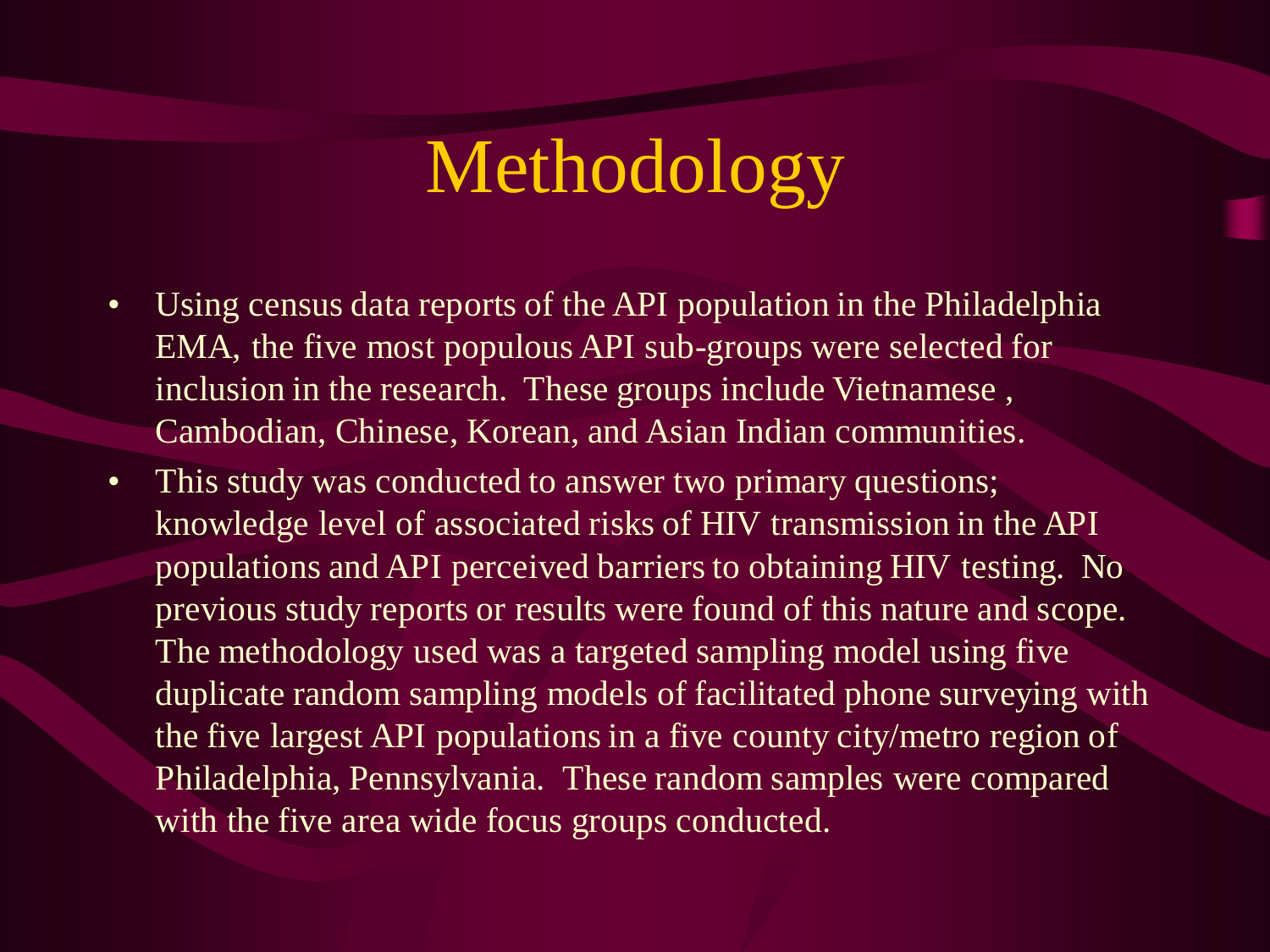## Results

• Overall, the individualized self-reports suggest a moralization of risks associated with HIV transmission. Heterosexual transmission is seen as a more widely possible route of transmission, however, this is associated with certain "types" of people engaging in heterosexual contact i.e.; prostitutes, unfaithful partners. Blood transfusions are still very widely accepted and acknowledged as a possible transmission route along with homosexual contact and intravenous drug use. Overall knowledge acquisition for HIV facts seems predominantly rooted in obtaining this from the western medical field and news media sources. Significant portions of respondents though, are still unclear as to sources of HIV related information in and around their larger communities.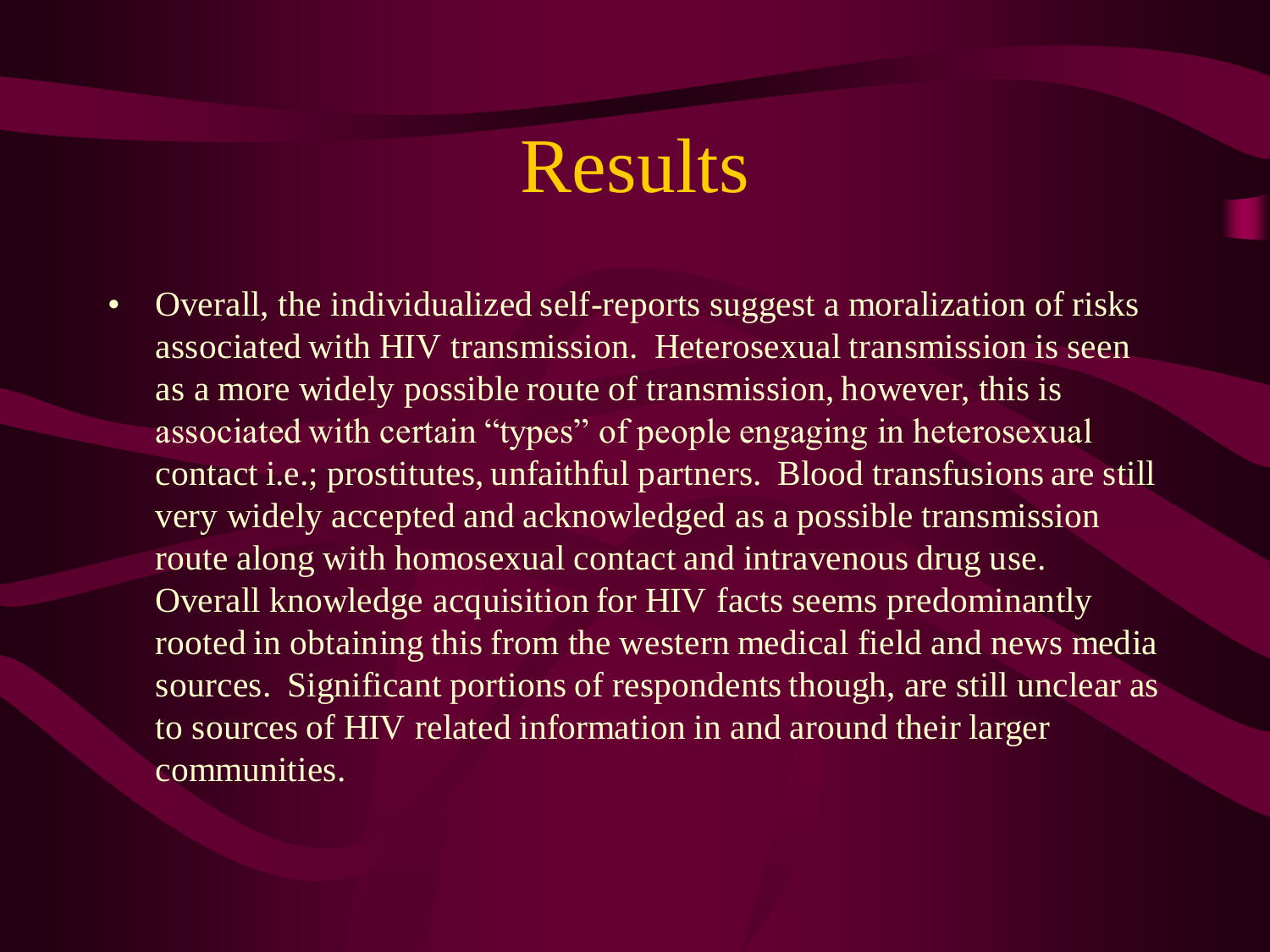## Cont..

- Out of 162 respondents only 30 indicated comfort with either the English language or what they consider "another" language.
- A total of 53 indicated they did not perceive themselves in a particular generational category. However, 91 did indicate they were first generation and 13 indicated they were second generation.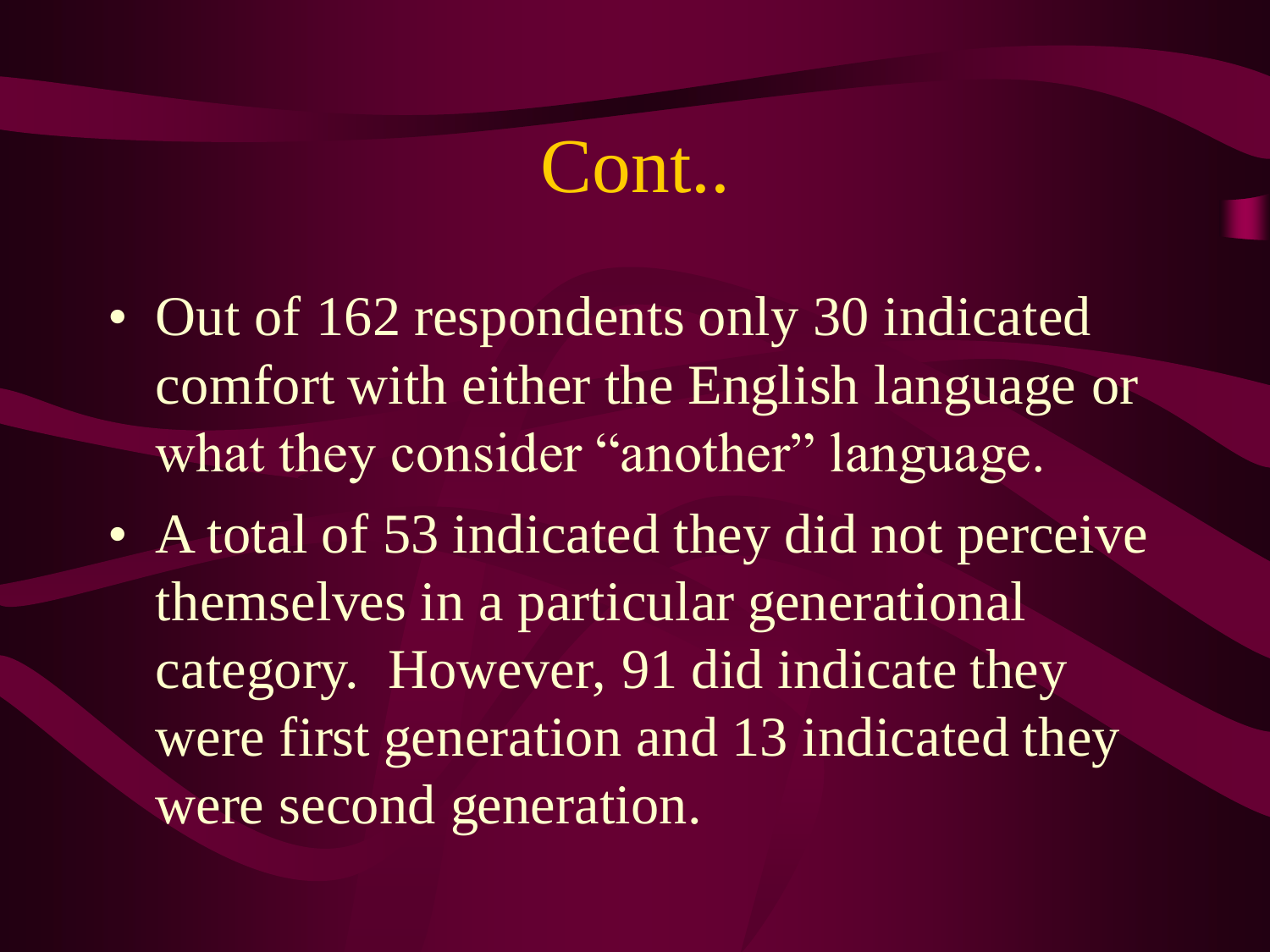#### When asked about various "alternative" medicine" practice utilization

• An average of 135 indicated they did not engage in alternative medicine practices including Chinese Medicine, Acupuncture, Coining, Herbal Medicine, or Moxis.

When asked about medical treatment history, only six (6) chose not to respond to these type questions. However, the results of these questions are strikingly dramatic. The questions were posed as "Ever having been treated for..." and 150 respondents indicated no for heart disease, 149 indicated no for respiratory diseases, 143 no for diabetes, 155 no for STD's, and 151 no for cancer.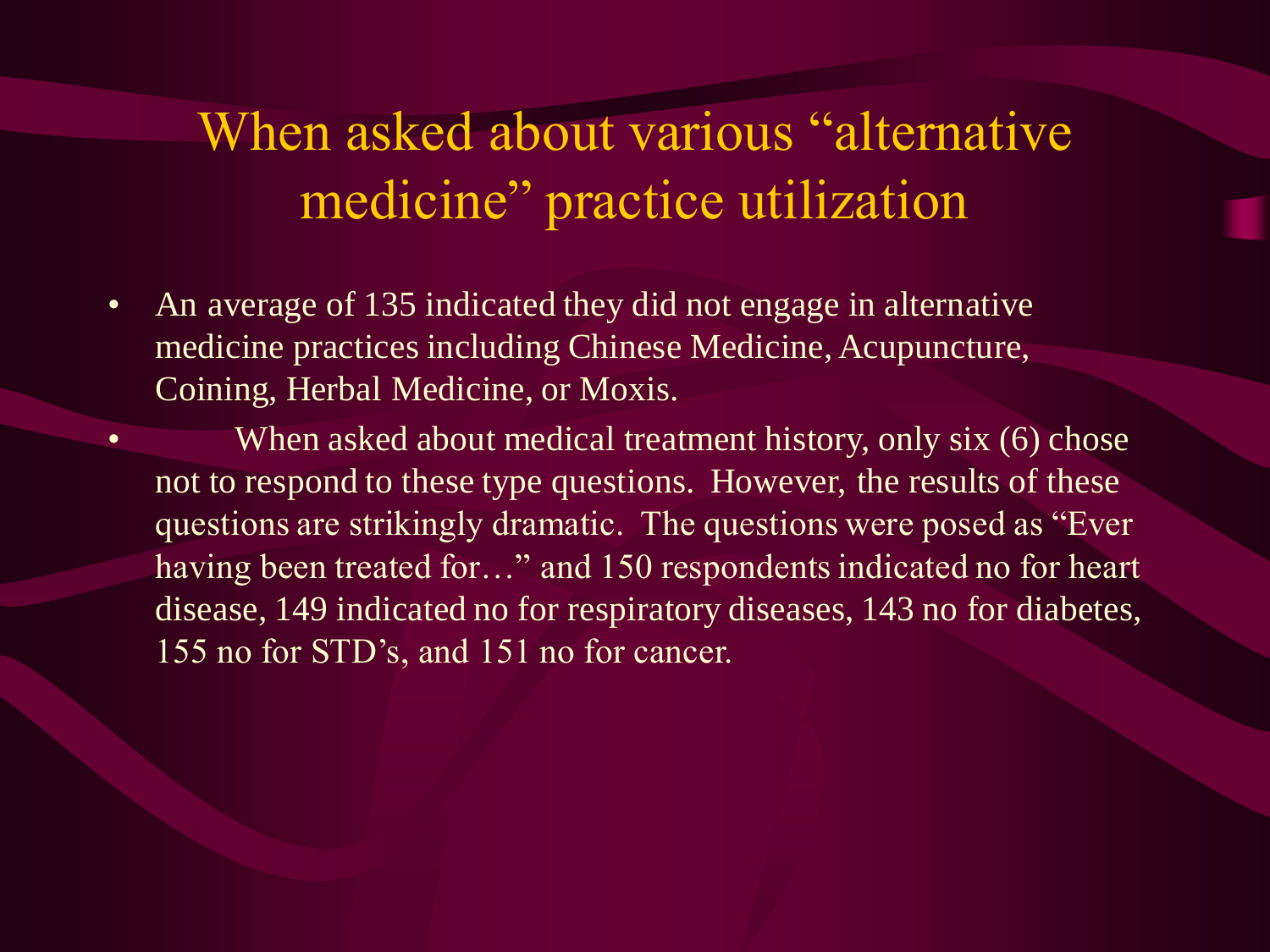### When asked about where the respondents thought they could obtain HIV related information

• 48 indicated mass media type sources, 25 indicated from health care related sources, seven (7) indicated from other people or word of mouth type sources, but a total of 70 respondents either indicated they didn't know, didn't think about it, or would not respond to this question.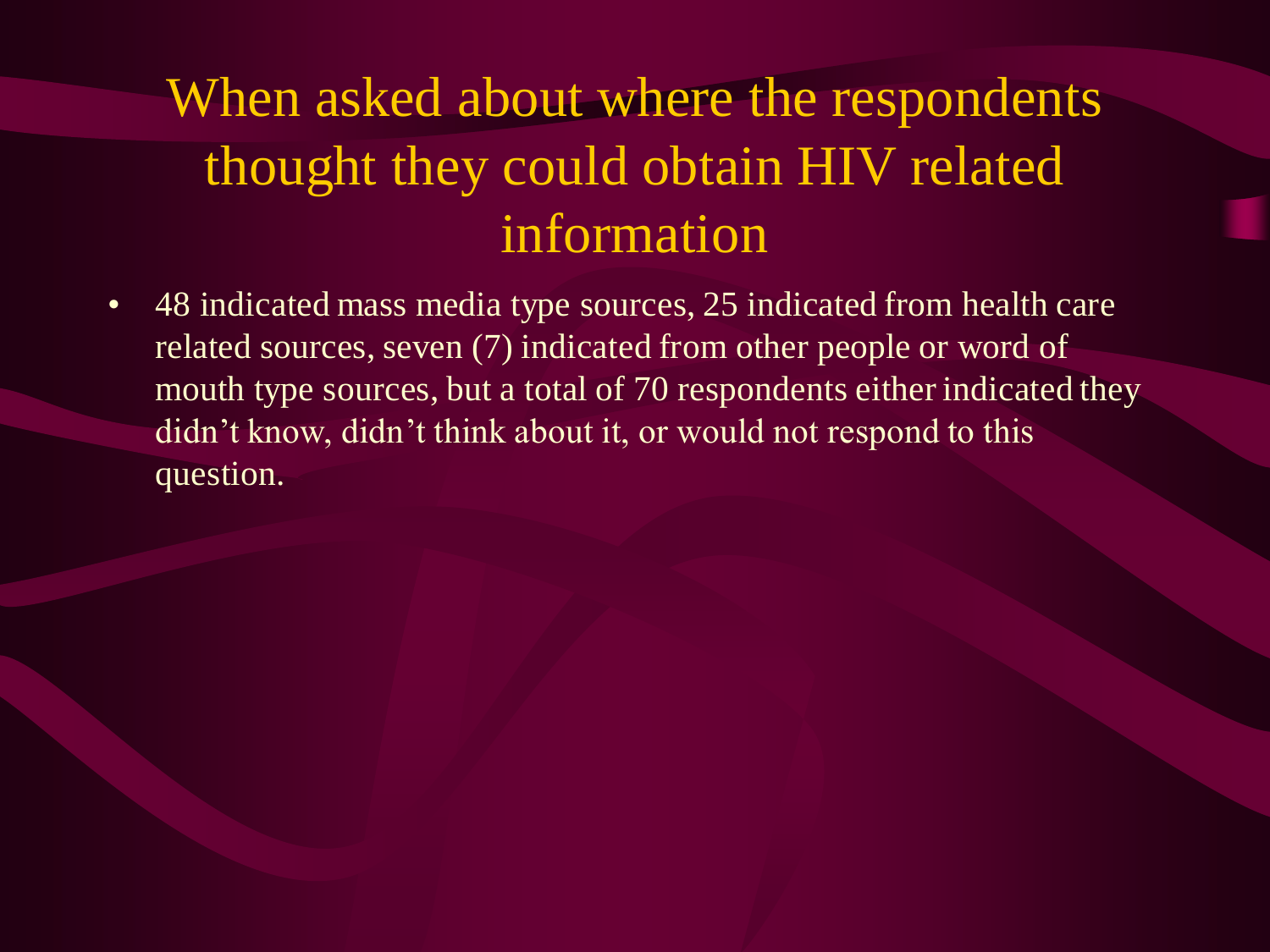### When asked if an individual has HIV, do they have AIDS

• 56 indicated yes and 59 indicated no. Forty-one (41) did not know. Six (6) did not respond to or refused to answer the question.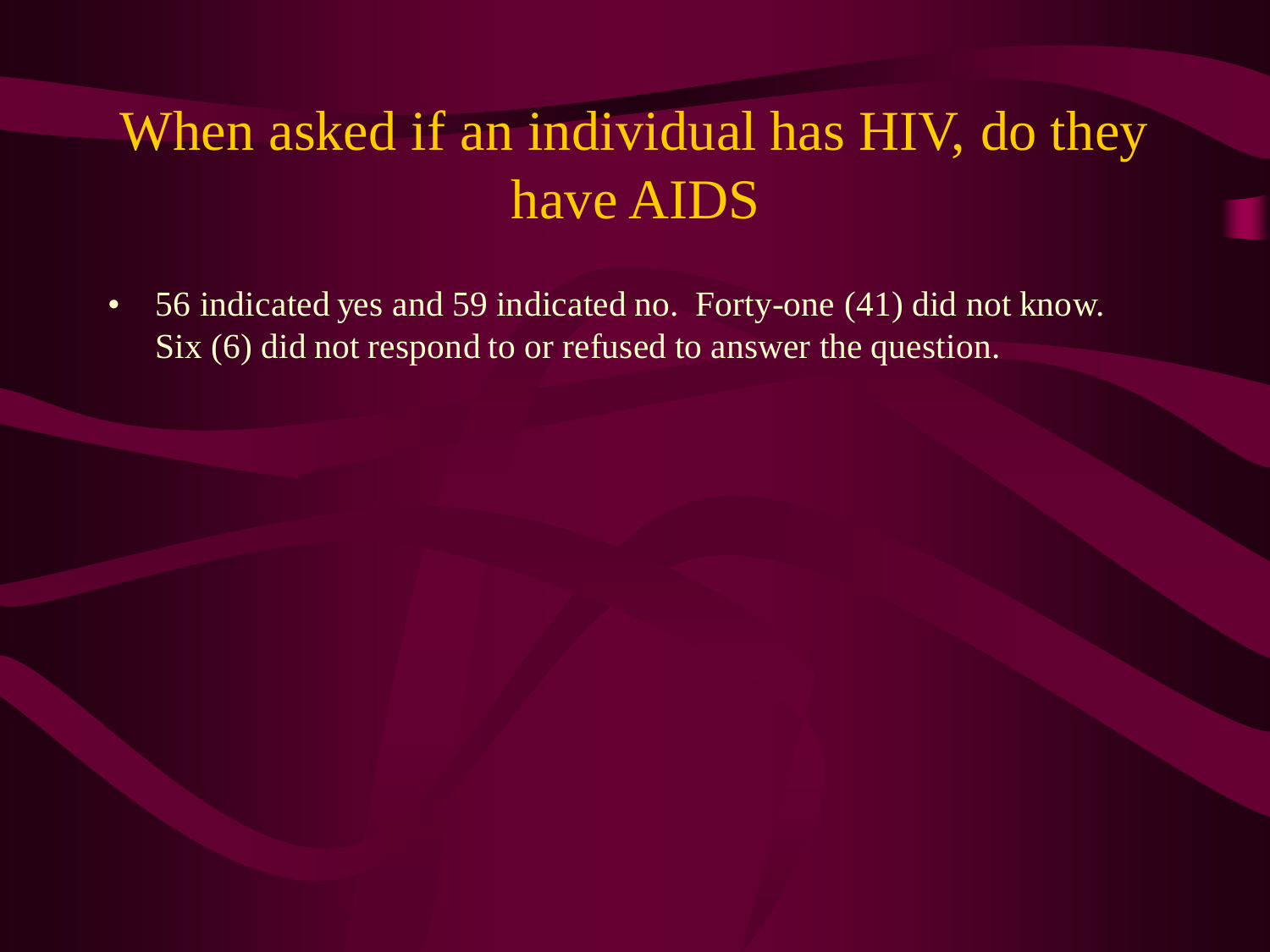The answers for how an individual can contract HIV were set for the respondents according to the Center for Disease Control's established behavioral risk factors.

• The vast majority identified sexual practices as the main route of contraction but only one (1) respondent indicated homosexual type behavior as a risk factor. Seventy-three (73) respondents however, either did not know how someone can get HIV or did not respond to the question.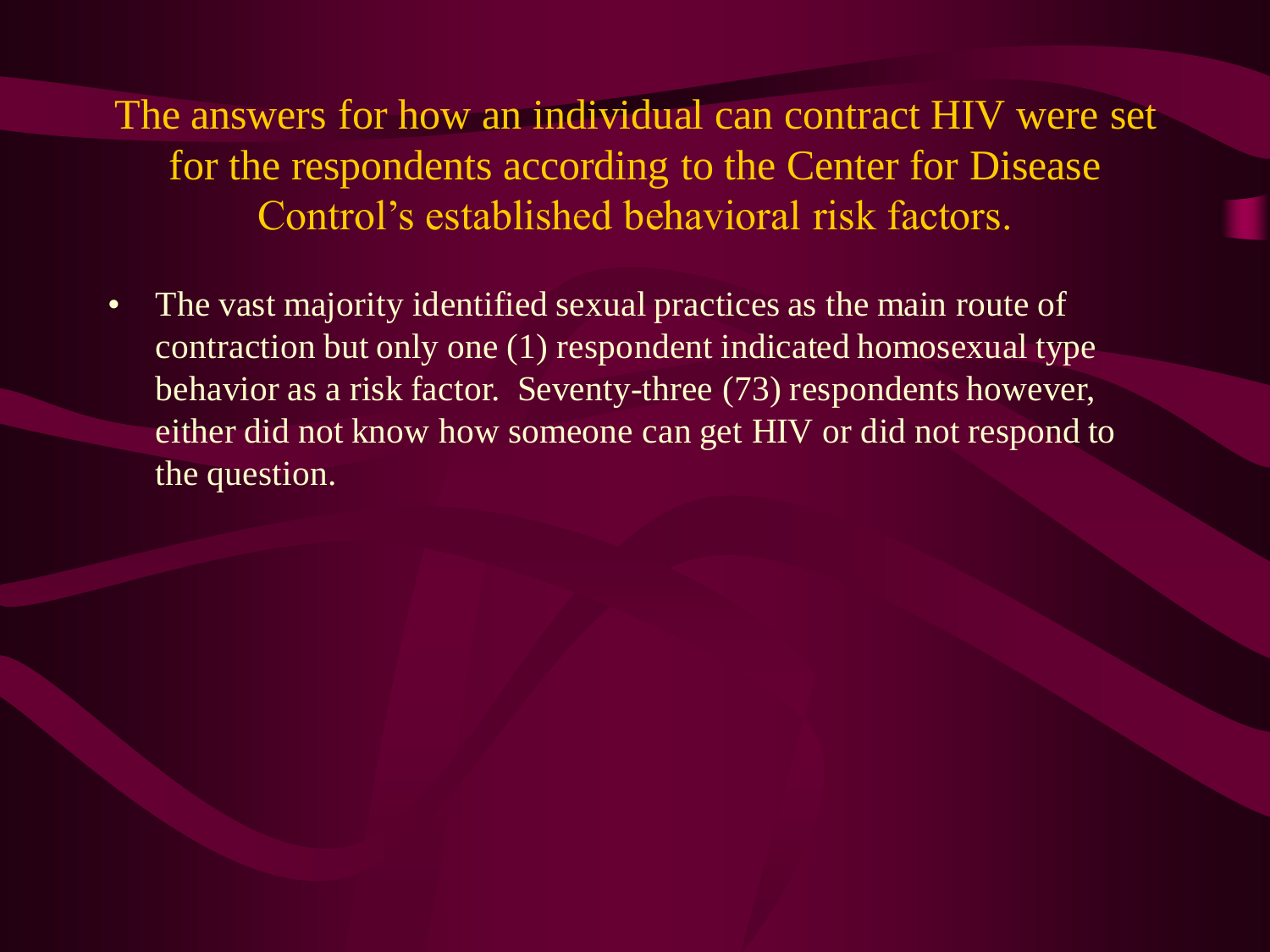#### When asked about societal aspects that can enhance the spread of HIV

• 97 respondents either did not know, refused to answer, or did not respond to this question. The majority of those who did respond again, identified sexual behavior as the chief risk for spreading but again, only four (4) identified homosexual behavior as a factor.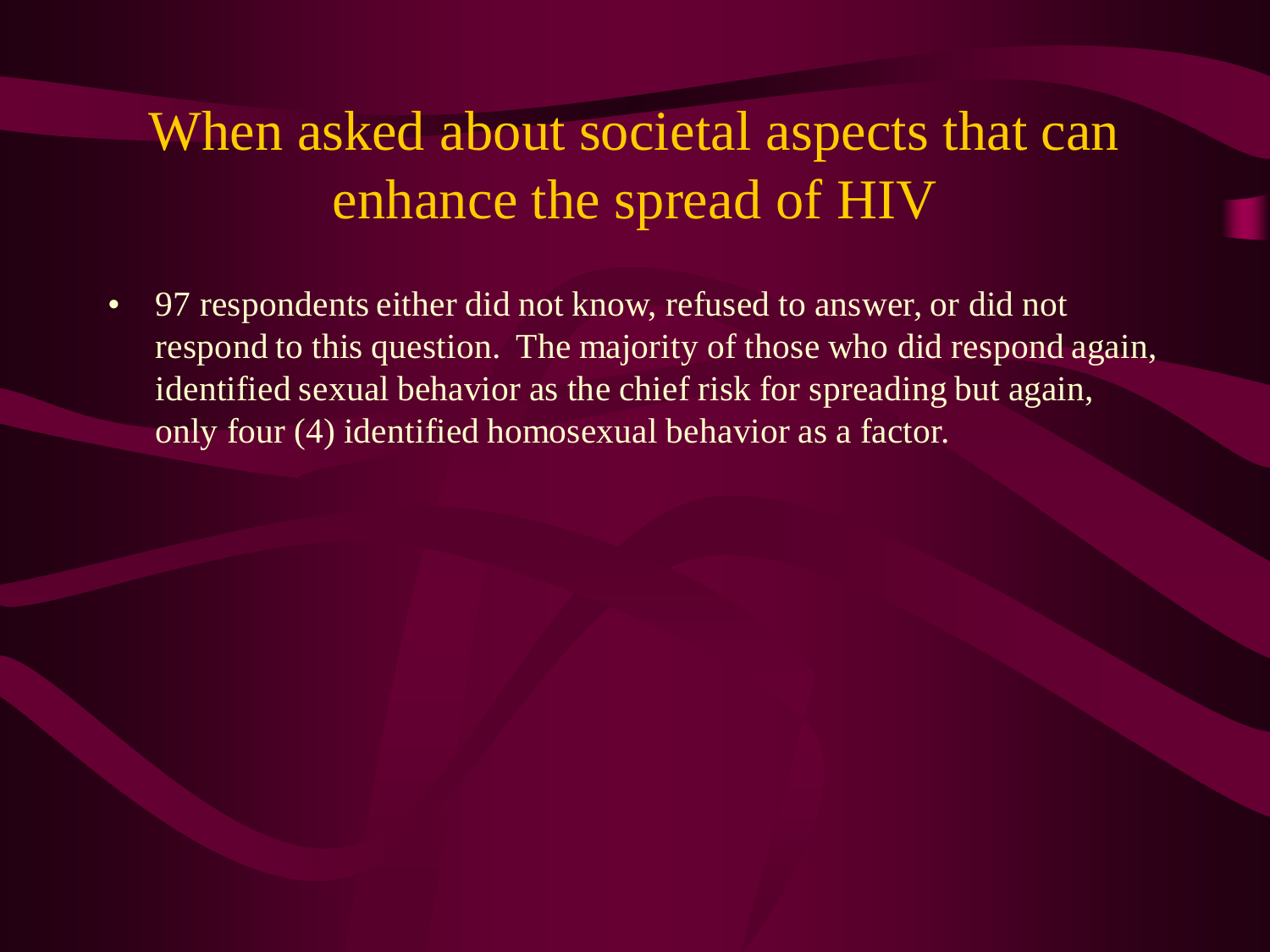When asked if they thought AIDS was a problem in their community

• Surprisingly, 69 responded that they thought AIDS was a problem but a total of 93 respondents indicated either no, did not know, or did not respond to this question.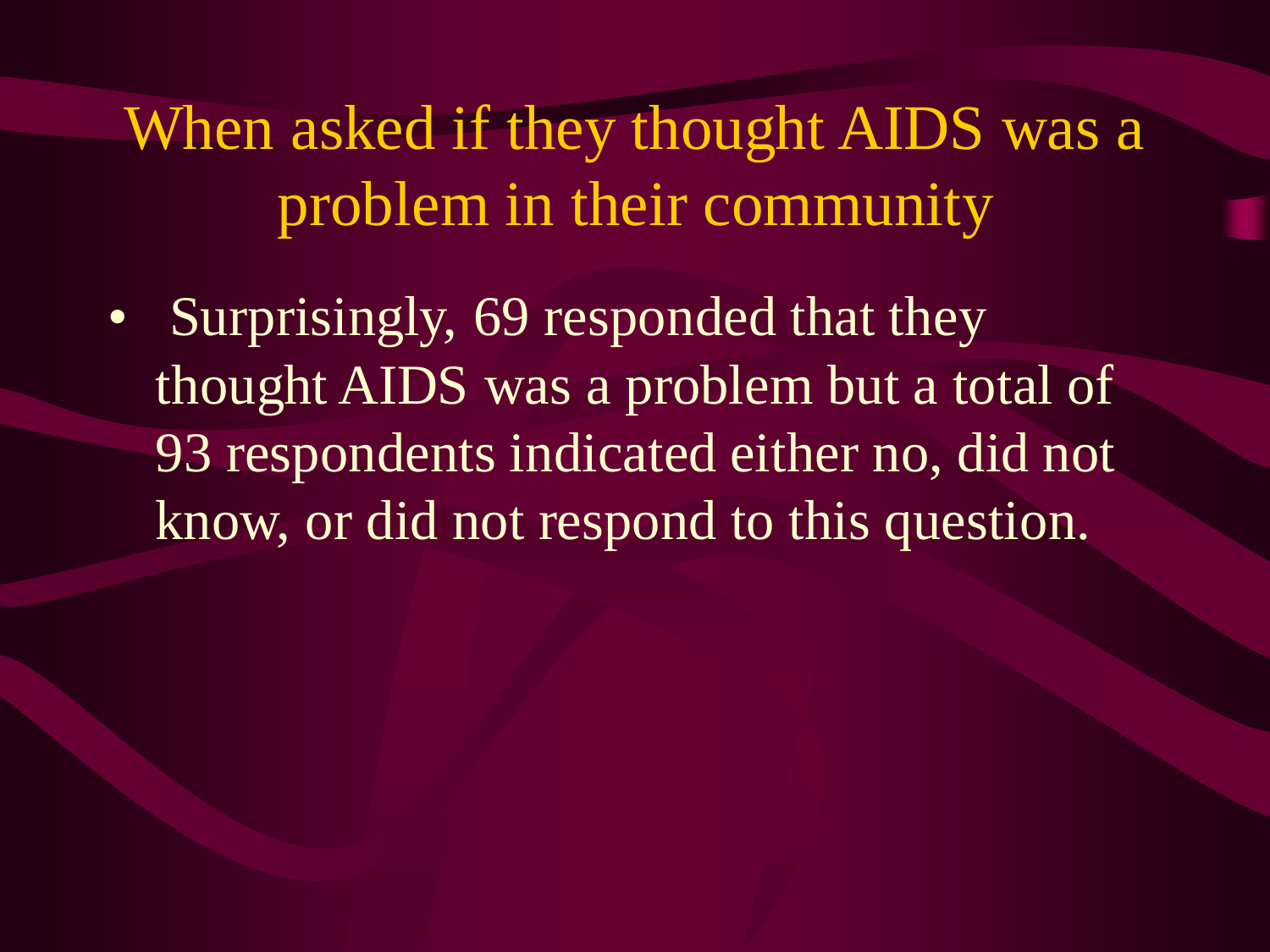# Knowledge and attitudes towards HIV testing

• Some logistical testing barriers were identified by a few of the respondents such as lack of transportation, language barriers, not knowing where to get tested, or embarrassment but predominantly, self awareness of associated risk or lack of this association appeared to be the most critical factor in assessing whether the respondent should get tested for HIV.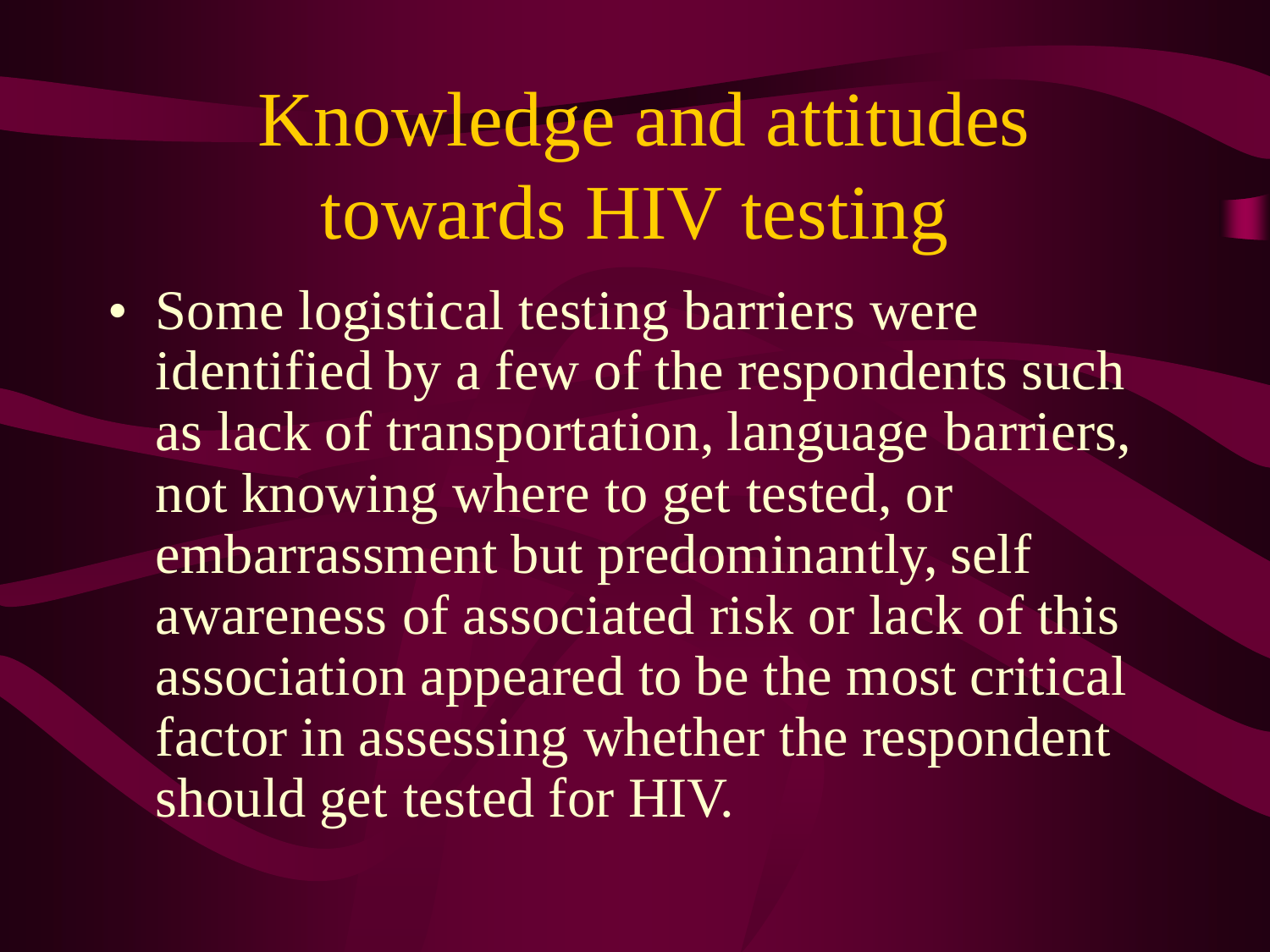# Cont..

- 123 of 162 denied ever obtaining an HIV test.
- Ninety-three (93) respondents indicated that they did not think they were at risk for contracting HIV as their primary reason for not getting tested.
- Ninety-two (92) of the respondents clearly identified health care related sites or entities as having HIV testing capability.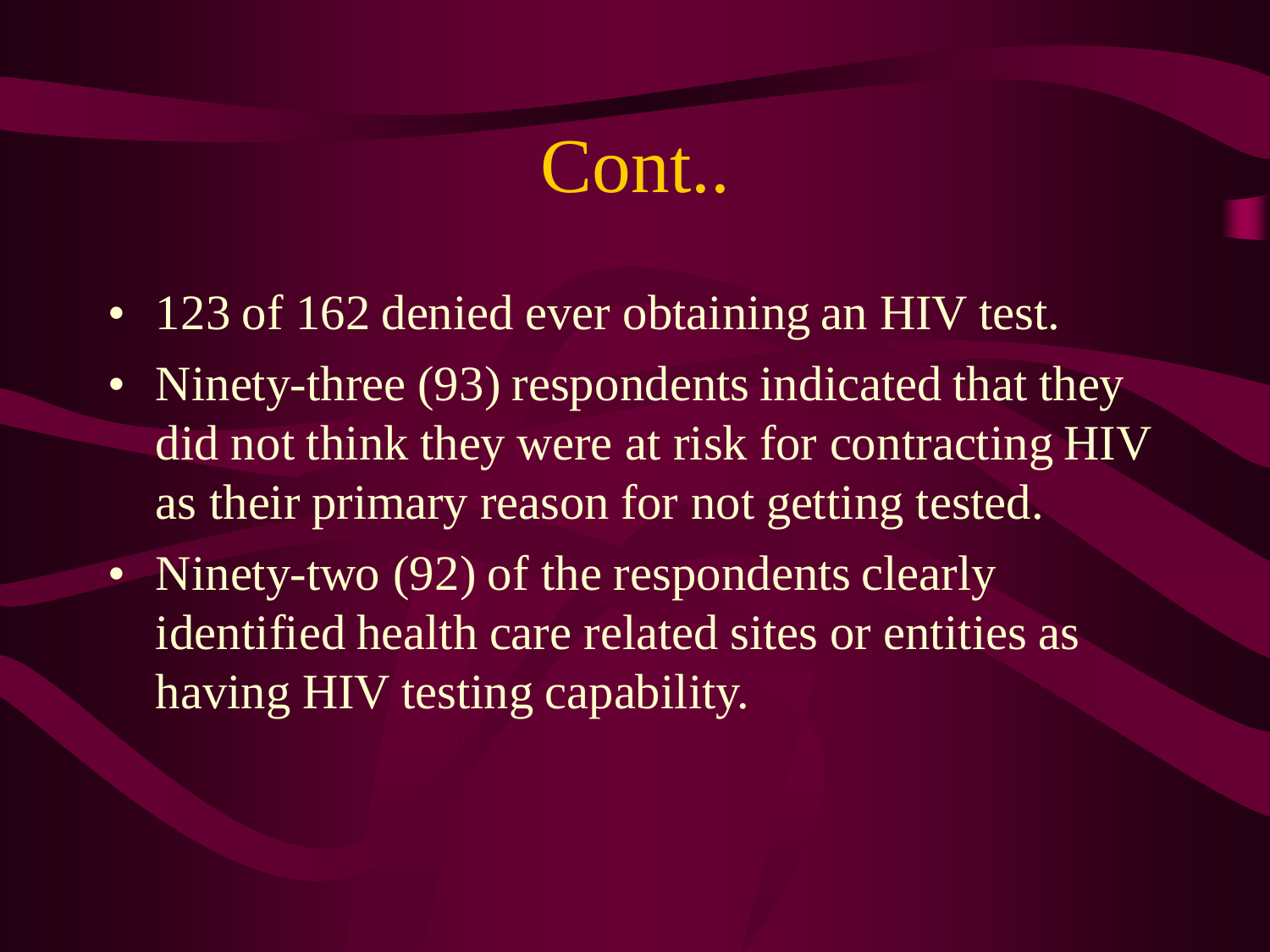Conclusion of the phone survey study and the focus groups

• The overall knowledge base of four of the five largest Asian Pacific Islander (API) populations is generally low and they are significantly, not associating their own behaviors with the risk of contracting HIV although, they will admit to engaging in one or more of the Center for Disease Control's (CDC) established risk behaviors for transmission.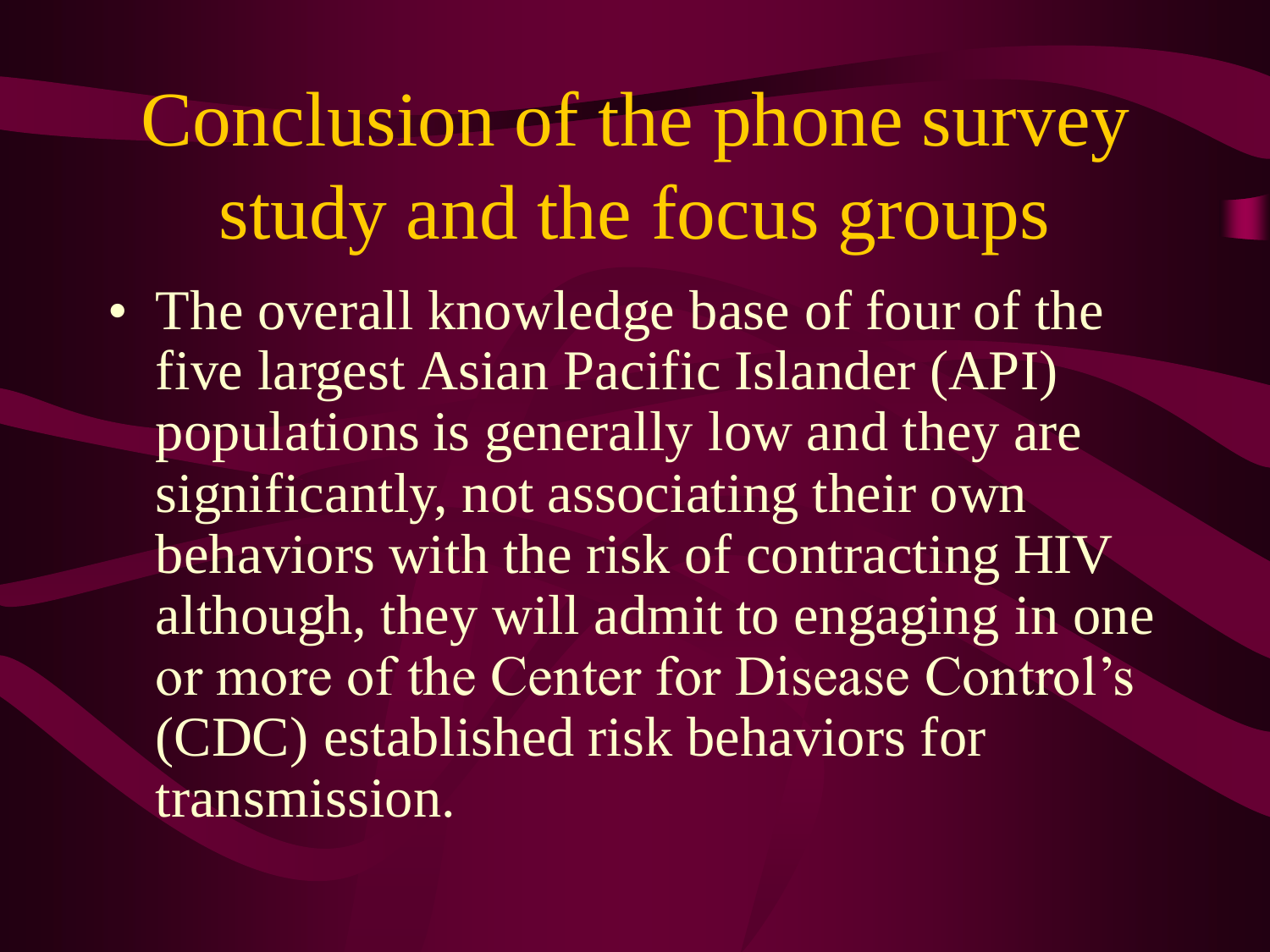## Access to testing

• knowledge of HIV testing access appears generally low. Yet, these same populations do not necessarily indicate that most of the traditionally identified logistical barriers are necessarily barriers for API's to obtain HIV testing. Resistance to obtaining an HIV test appears predominantly focused upon the lack of risk association.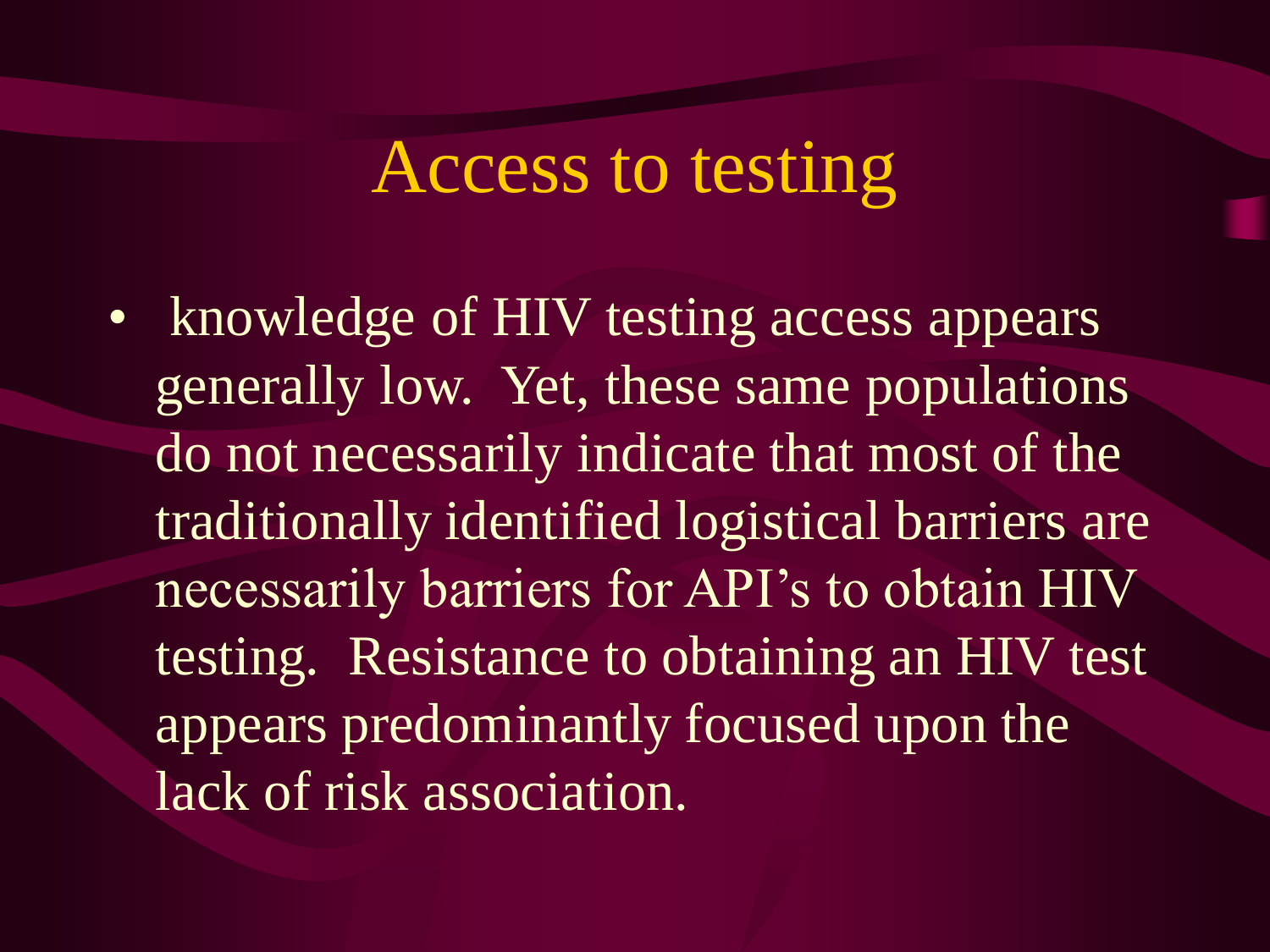## Cont...

• Significant findings highlighted the general non-utilization of the API populations with prevention/early intervention medical services for other medical conditions/diagnosis. This data suggests that these populations delay detection until overt symptoms are present for them to engage interceptive services.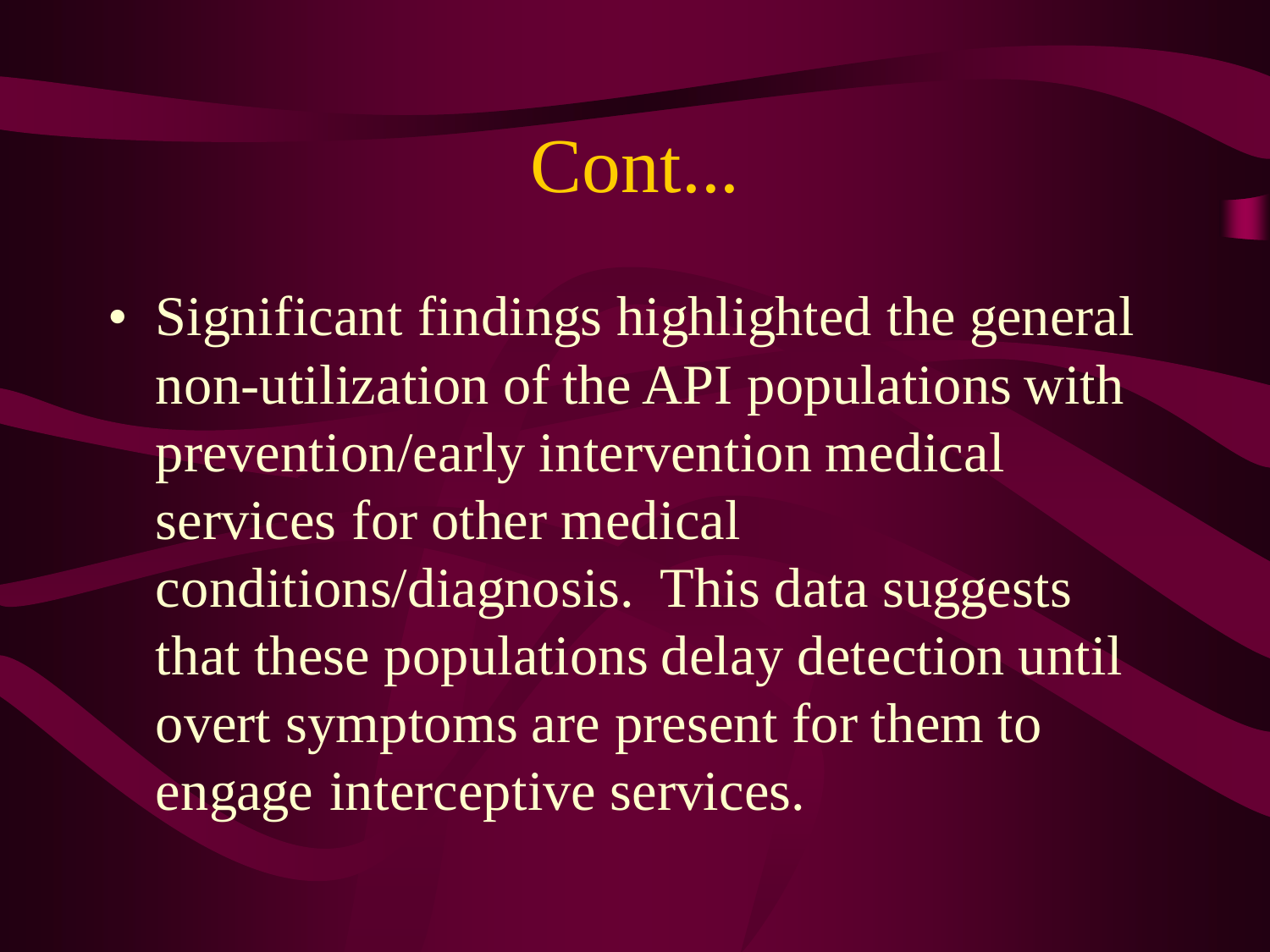Principal Investigators:

Jennifer L. Kunkel, Total HealthCare Incorporated

Yoshiaki Yamasaki M.S.Ed. The Philadelphia AIDS Consortium

Supporters:

We wish to gratefully thank and acknowledge the Pennsylvania State Department of Health, Division of HIV/AIDS, specifically Mr. Joseph Pease; Mr. Weldon King for their support and assistance for this project. In addition we gratefully wish to thank ASIAC, Intercultural Family Services, The Phillip Jaisohn Center, SEAMAAC, Dr. Steven Fu-VAMC, Minnesota, and Dr. Philip Su, Philadelphia, PA for their invaluable planning and implementation support of this project.

This project was funded through the Pennsylvania State Department of Health, Division of HIV/AIDS, with additional financial support provided by South Central AIDS Planning Coalition and The Philadelphia AIDS Consortium.

Made also possible with the support of TPAC staff especially: Larry Hochendoner M.G.A, Executive Director, Paul Luong, Director of Planning, Charlene J. Moore-Arcila, Administrative Assistant of Special Program and to the Deputy Director and Naomi Lim, Student Intern.